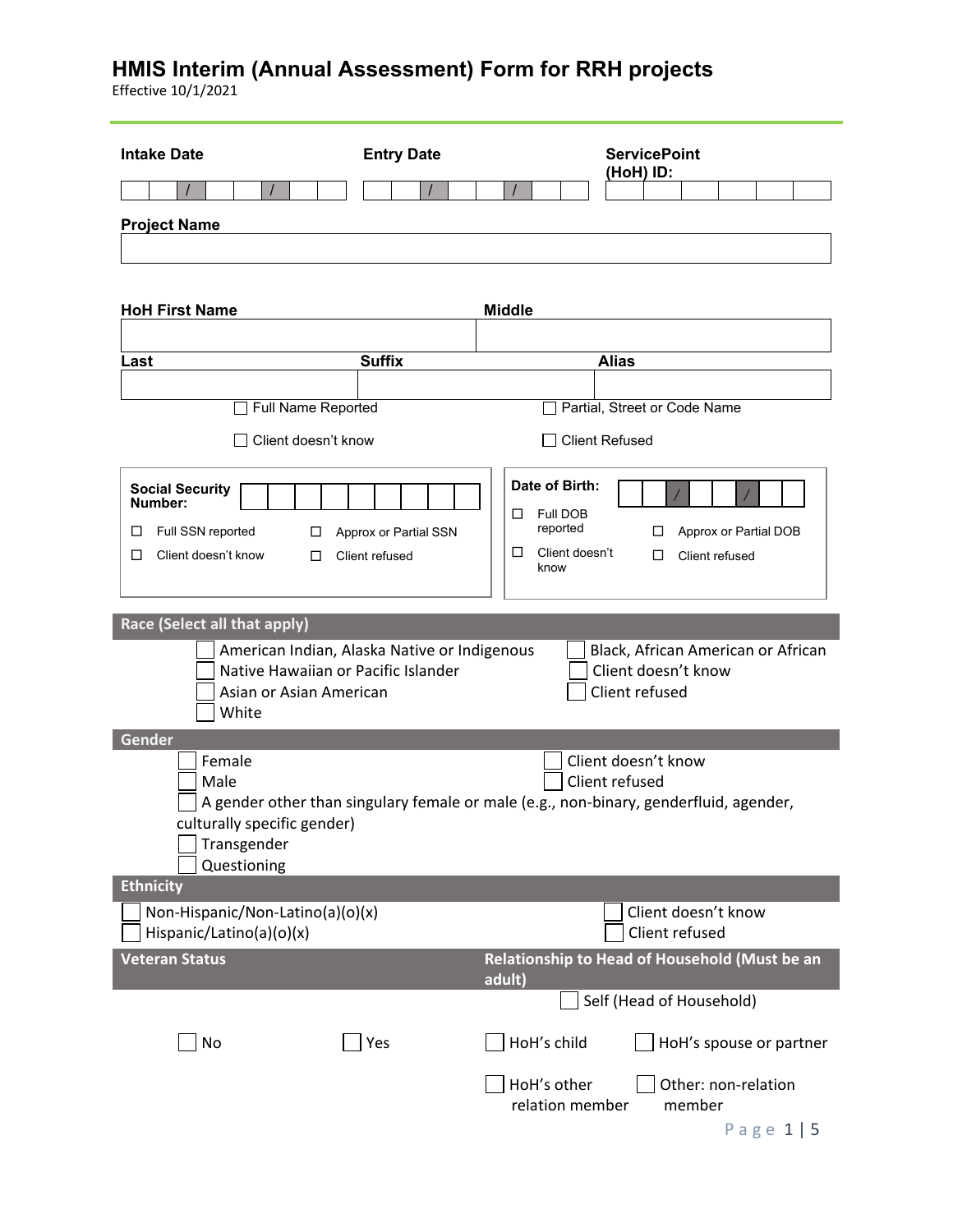| <b>Housing Move-in Date</b>          |                                                                                |
|--------------------------------------|--------------------------------------------------------------------------------|
|                                      | Based on the housing move-in date above, what county was the client housed in? |
| <b>Unit Address</b>                  |                                                                                |
| <b>Unit City</b>                     |                                                                                |
| <b>Unit Zip</b>                      |                                                                                |
| Number of bedrooms in unit           |                                                                                |
| Number of people in unit             |                                                                                |
|                                      |                                                                                |
| <b>Health Insurance</b><br><b>No</b> | Client doesn't know                                                            |

| IVU                                                                                                                                                                  | <u>UICHEUUCSH ENIUW</u>                                                                                                                 |
|----------------------------------------------------------------------------------------------------------------------------------------------------------------------|-----------------------------------------------------------------------------------------------------------------------------------------|
| Yes (identify source below)                                                                                                                                          | Client                                                                                                                                  |
| <b>Source:</b>                                                                                                                                                       |                                                                                                                                         |
| Medicaid<br>State Children's Health Insurance (KCHIP)<br><b>Employer-Provided Health Insurance</b><br>Private Pay Health Insurance<br>Indian Health Services Program | Medicare<br><b>VA Medical Services</b><br>Health Insurance obtained through COBRA<br><b>State Health Insurance for Adults</b><br>Other: |
|                                                                                                                                                                      |                                                                                                                                         |

| <b>Disability</b>                                                                                                              |                                     |                          |                                              |                                        |                                                                                                 |                 |
|--------------------------------------------------------------------------------------------------------------------------------|-------------------------------------|--------------------------|----------------------------------------------|----------------------------------------|-------------------------------------------------------------------------------------------------|-----------------|
| Do you have a physical, mental or emotional Impairment, a post-traumatic stress disorder, or brain injury; a                   |                                     |                          |                                              |                                        |                                                                                                 |                 |
| No.                                                                                                                            | $\Box$ Yes (indicate type(s) below) |                          |                                              | Client doesn't know                    | development disability, HIV/AIDS, or a diagnosable substance abuse problem?<br>l Client refused |                 |
|                                                                                                                                |                                     |                          |                                              |                                        |                                                                                                 |                 |
|                                                                                                                                | <b>Physical</b>                     | <b>Mental Health</b>     | <b>Chronic</b><br>Health<br><b>Condition</b> | Alcohol<br>$\Box$ Drugs<br>$\Box$ Both | Developmental                                                                                   | <b>HIV/AIDS</b> |
| Expected to be of long-<br>continued and indefinite<br>duration and substantially<br>impairs ability to live<br>independently: | Yes<br>No                           | Yes<br>$\Box$<br>П<br>No | Yes<br>$\Box$<br>No                          | Yes<br>$\Box$<br>$\Box$<br><b>No</b>   | Yes<br>⊔<br>┓<br>No                                                                             | Yes.<br>No      |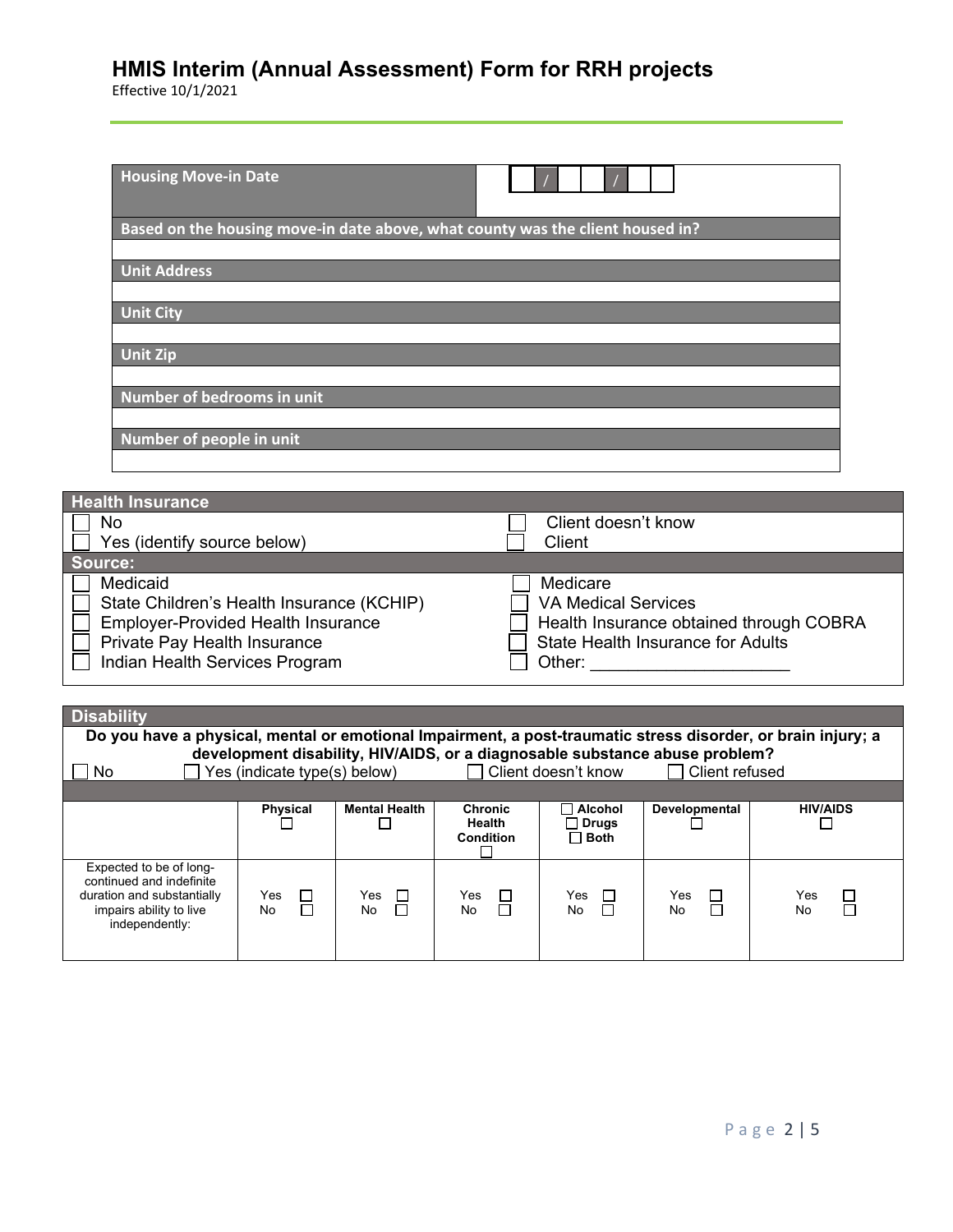# **\*\*Only answer the following questions for Adults and HoH. \*\***

| <b>Income</b>                                  |                                   |
|------------------------------------------------|-----------------------------------|
| No/None at all                                 | Yes (identify source and amounts) |
| Client refused<br>Client doesn't know          |                                   |
| Source:                                        | <b>Amount:</b>                    |
| Earned income (i.e., employment income)        | \$<br>. 00                        |
| Unemployment Insurance                         | \$<br>. 00                        |
| <b>Supplemental Security Income (SSI)</b>      | \$<br>. 00                        |
| Social Security Disability Income (SSDI)       | \$<br>. 00                        |
| Retirement Income from Social Security         | \$<br>. 00                        |
| VA Service-Connected Disability                | \$<br>.00                         |
| Compensation                                   |                                   |
| VA Non-Service-Connected Disability Pension    | \$<br>.00                         |
| <b>Worker's Compensation</b>                   | \$<br>. 00                        |
| <b>Temporary Assistance for Needy Families</b> | \$<br>.00                         |
| TANF)                                          |                                   |
| General Assistance (GA)                        | \$<br>00                          |
| Private disability Insurance                   | \$<br>00                          |
| Pension or retirement income from a former     | \$<br>00                          |
| job                                            |                                   |
| <b>Child Support</b>                           | \$<br>. 00                        |
| Alimony or other spousal support               | \$<br>. 00                        |
| Other source:                                  | \$<br>$.00 \,$                    |
| <b>Total Monthly Income:</b>                   | \$                                |
|                                                |                                   |

| <b>Non-Cash Benefits</b>                                                                                                                                                                                                                   |                             |
|--------------------------------------------------------------------------------------------------------------------------------------------------------------------------------------------------------------------------------------------|-----------------------------|
| No/None at all                                                                                                                                                                                                                             | Yes (Identify source below) |
| Client doesn't know                                                                                                                                                                                                                        | Client refused              |
| Source:                                                                                                                                                                                                                                    |                             |
| Supplemental Nutrition Assistance Program (SNAP)<br>Special Supplemental, Nutrition Program for Women, Infants, and Children (WIC)<br><b>TANF Child Care services</b><br><b>TANF</b> transportation services<br>Other TANF-funded services |                             |
| Other:                                                                                                                                                                                                                                     |                             |

#### **Client's Prior Living Situation - Prior to Project Entry**

| (Select one Living Situation and answer the corresponding questions in the order in which they appear) |                                   |                                                              |                      |
|--------------------------------------------------------------------------------------------------------|-----------------------------------|--------------------------------------------------------------|----------------------|
| <b>Literally Homeless Situation</b>                                                                    | <b>Institutional Situation</b>    | <b>Transitional/Permanent Housing</b>                        |                      |
|                                                                                                        |                                   | <b>Situation</b>                                             | <b>Other</b>         |
| $\Box$ Place not meant for habitation                                                                  | Foster care home or               | Residential project or halfway house with no<br>$\mathsf{L}$ |                      |
| (e.g. a vehicle, abandoned building,                                                                   | foster group home                 | homeless criteria                                            |                      |
| bus/train/subway station, airport,                                                                     |                                   | $\Box$ Hotel or motel paid for without emergency             |                      |
| anywhere outside).                                                                                     | Hospital or other                 | shelter voucher                                              |                      |
|                                                                                                        | residential non-psychiatric       | $\Box$ Transitional housing for homeless persons             | Client doesn't<br>ΙI |
| $\Box$ Emergency shelter, including hotel                                                              | medical facility                  | (including homeless youth)                                   | know                 |
| or motel paid for with emergency                                                                       |                                   | $\Box$ Host Home (non-crisis)                                | П<br>Client refused  |
| shelter voucher                                                                                        | Jail, prison or juvenile          | Staying or living in a friend's room, apartment or           |                      |
|                                                                                                        | detention facility                | house                                                        |                      |
| Safe Haven<br>П                                                                                        |                                   | $\Box$ Staying or living in a family member's room,          |                      |
|                                                                                                        | $\Box$ Long-term care facility or | apartment or house                                           |                      |
|                                                                                                        | nursing home                      | □ Rental by client, with GPD TIP housing                     |                      |
|                                                                                                        |                                   | subsidy                                                      |                      |
|                                                                                                        |                                   | □ Rental by client, with VASH housing subsidy                |                      |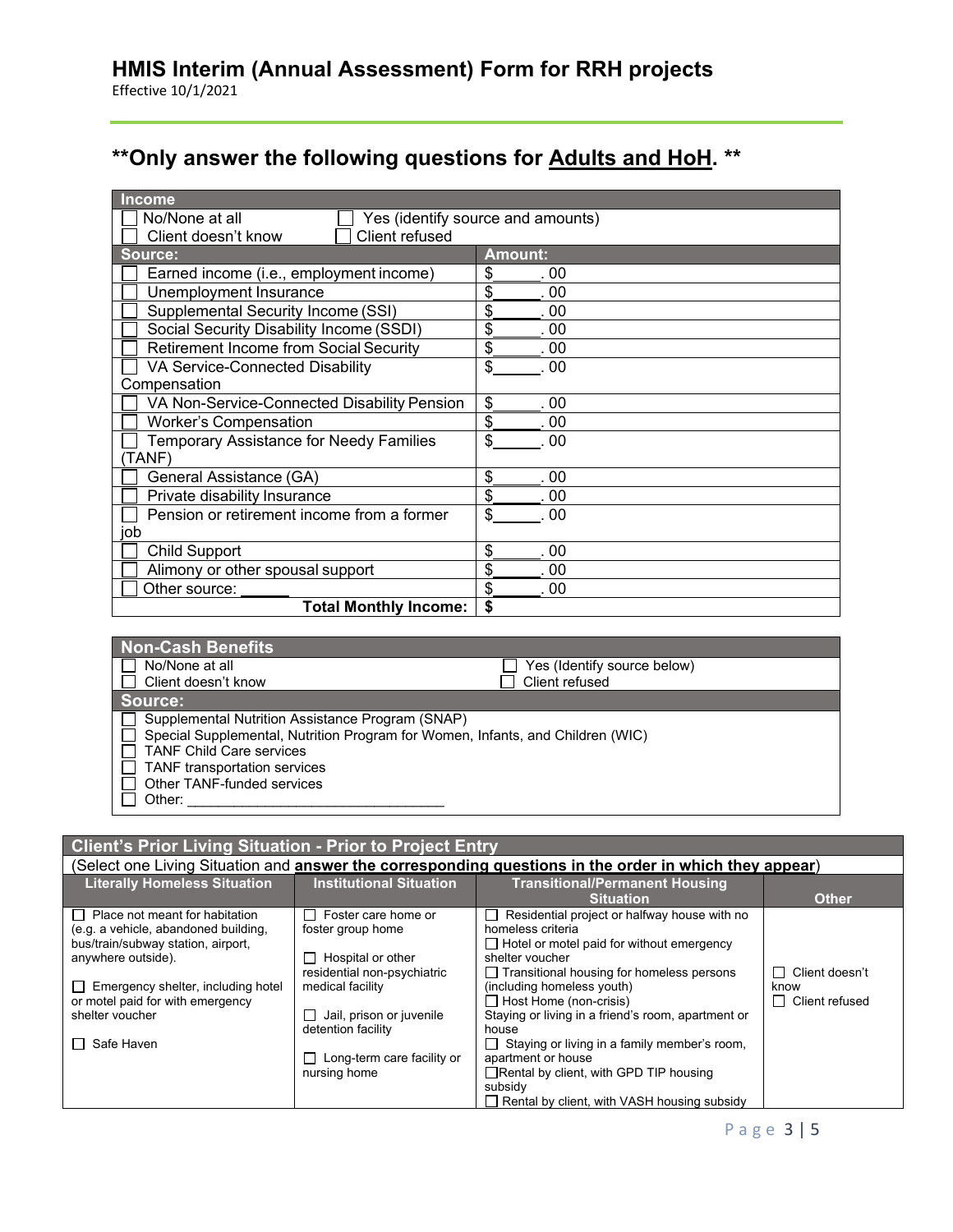|                                                                                                                                                                                                                                                                                                                                         | Psychiatric hospital or<br>other psychiatric facility<br>$\Box$ Substance abuse<br>treatment facility or detox<br>center                                                                                                                                                                                                                                                                                                                                                                                                      | $\Box$ Permanent housing (other than RRH) for<br>formerly homeless persons<br>$\Box$ Rental by client, with RRH or equivalent<br>subsidy<br>Rental by client, with HCV voucher (tenant or<br>project based)<br>$\Box$ Rental by client in a public housing unit<br>$\Box$ Rental by client, no ongoing housing subsidy<br>□Rental by client with other ongoing housing<br>subsidy<br>$\Box$ Owned by client, with ongoing housing<br>subsidy<br>$\Box$ Owned by client, no ongoing housing<br>subsidy |                                                        |
|-----------------------------------------------------------------------------------------------------------------------------------------------------------------------------------------------------------------------------------------------------------------------------------------------------------------------------------------|-------------------------------------------------------------------------------------------------------------------------------------------------------------------------------------------------------------------------------------------------------------------------------------------------------------------------------------------------------------------------------------------------------------------------------------------------------------------------------------------------------------------------------|-------------------------------------------------------------------------------------------------------------------------------------------------------------------------------------------------------------------------------------------------------------------------------------------------------------------------------------------------------------------------------------------------------------------------------------------------------------------------------------------------------|--------------------------------------------------------|
| Length of Stay in Prior Living<br>Situation (i.e. the literally homeless<br>situation identified above)?<br>One night or less<br>Two to six nights<br>One week or more but less than<br>one month<br>$\Box$ One month or more but less than<br>90 days<br>$\Box$ 90 days or more but less than one<br>year<br>$\Box$ One year or longer | Length of Stay in Prior<br>Living Situation (i.e. the<br>institutional situation<br>identified above)?<br>One night or less<br>Two to six nights<br>One week or more but<br>П.<br>less than one month<br>$\Box$ One month or more but<br>less than 90 days<br>$\Box$ 90 days or more but less<br>than one year<br>$\Box$ One year or longer<br>Did you stay in the<br>institutional situation less<br>than 90 days?<br>$\Box$ Yes (If YES – Complete<br>SECTION III)<br>$\Box$ No (If NO – End<br>Homeless History Interview) | Length of Stay in Prior Living Situation (i.e.<br>the housing situation identified above)<br>One night or less<br>$\Box$ Two to six nights<br>One week or more but less than one month<br>One month or more but less than 90 days<br>$\perp$<br>90 days or more but less than one year<br>П<br>$\Box$ One year or longer<br>Did you stay in the housing situation less<br>than 7 nights?<br>$\Box$ Yes (If YES – Complete SECTION III)<br>$\Box$ No (If NO – End Homeless History Interview)          | □ Client doesn't<br>know<br>$\Box$ Client refused      |
| $\Box$ N/A<br>(Complete SECTION IV Below)                                                                                                                                                                                                                                                                                               | On the night before<br>entering the institutional<br>situation did you stay on<br>the streets, in emergency<br>shelter or a safe haven?<br>$\Box$ Yes (If YES - Complete<br>SECTION IV)<br>$\Box$ No (If NO – End<br>Homeless History Interview)                                                                                                                                                                                                                                                                              | On the night before entering the housing<br>situation did you stay on the streets, in<br>emergency shelter or a safe haven?<br>$\Box$ Yes (If YES – Complete SECTION IV)<br>$\Box$ No (If NO – End Homeless History Interview)                                                                                                                                                                                                                                                                        | $\Box$ Client doesn't<br>know<br>$\Box$ Client refused |

| On the night before your previous stay, was that on the streets, in an Emergency   | Approximate start of homelessness:                                                |
|------------------------------------------------------------------------------------|-----------------------------------------------------------------------------------|
| Shelter, or Safe Haven?                                                            |                                                                                   |
| ∩ No<br>7 Yes                                                                      |                                                                                   |
|                                                                                    |                                                                                   |
| Total number of times homeless on the street, in ES, or SH in the past three years | Total number of months homeless on the street, in emergency shelter, or SH in the |
| $\Box$ One time<br>Three times<br>Two times                                        | past three years                                                                  |
| Client doesn't know<br>$\Box$ Client refused<br>Four times                         |                                                                                   |

| <b>Domestic Violence</b>                           |                                                                                |                   |
|----------------------------------------------------|--------------------------------------------------------------------------------|-------------------|
|                                                    | Are you, or have you been a survivor of domestic or intimate partner violence? |                   |
| Yes<br>$\Box$ No                                   | Client doesn't know                                                            | Client refused    |
| If YES, how long ago did you have this experience? |                                                                                |                   |
| Within the past 3 months                           | year ago or more                                                               |                   |
| 3 to 6 months ago                                  | 6 months to 1 year ago                                                         |                   |
| Client doesn't know                                | Client refused                                                                 |                   |
|                                                    |                                                                                | $P = \frac{1}{2}$ |